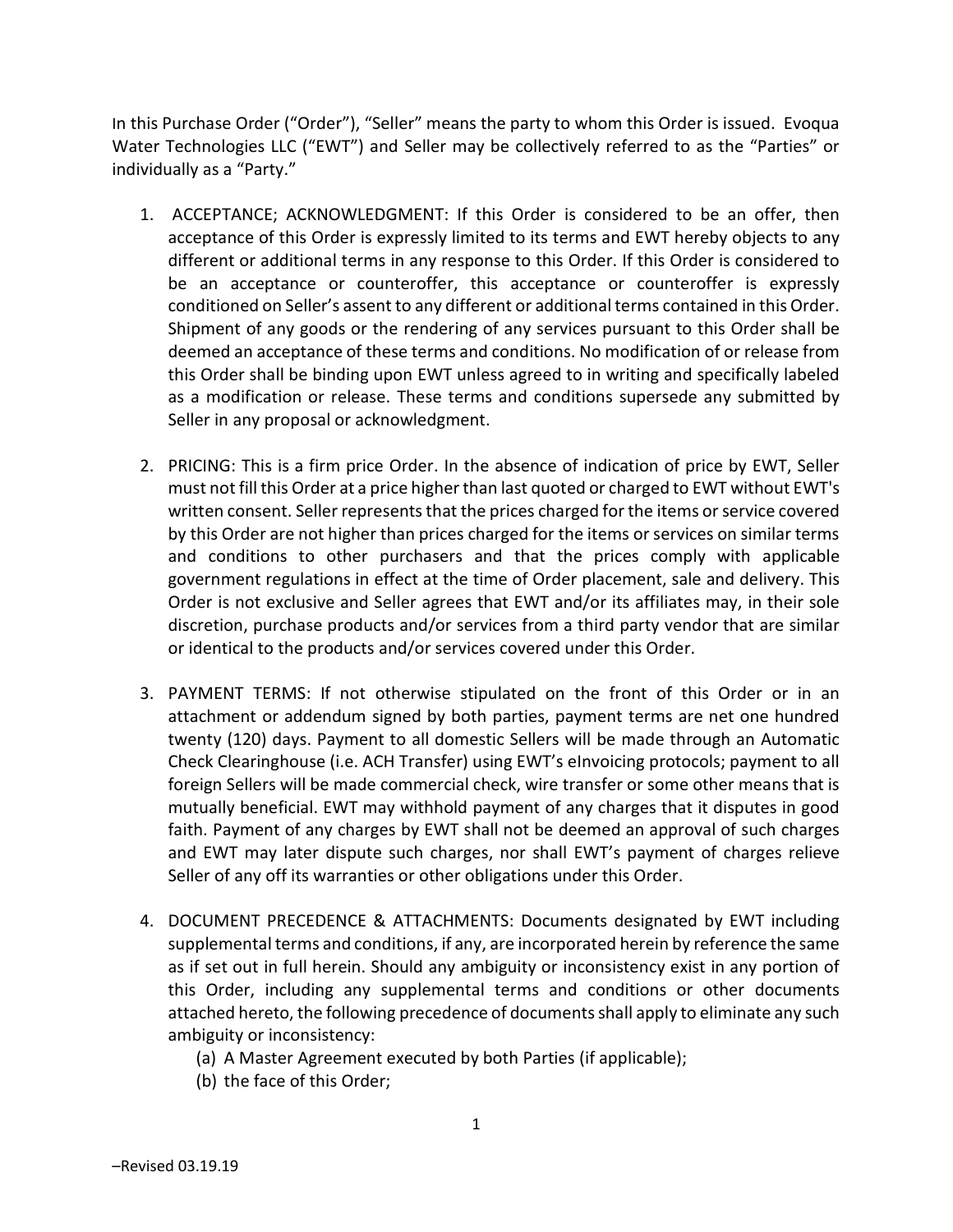- (c) attachments containing specifications;
- (d) attachments containing special terms and conditions including, without limitation, pricing or payment terms; and
- (e) these General Purchase Order Terms and Conditions.
- 5. CHANGES: The EWT reserves the right at any time to change by written or electronic notification any of the following:
	- (a) Specifications, drawings and data incorporated in this Order where the items to be furnished are to be specially manufactured for the EWT;
	- (b) quantity;
	- (c) methods of shipment or packaging;
	- (d) place of delivery;
	- (e) time of delivery; or
	- (f) any other matters affecting this Order.
- 6. TERMINATION:
	- (a) Upon ten (10) days prior written notice to Seller, EWT may terminate this Order for its convenience, in whole or in part, at any time with written or electronic notice to Seller. Upon receipt of such termination, Seller shall promptly comply with the directions contained in such notice and shall, as required, (1) take action necessary to terminate the work as provided in the notice, minimizing costs and liabilities associated with such termination, (2) protect, preserve and deliver in accordance with EWT's instructions any property related to the Order in Seller's possession, and (3) continue the performance of any part of the work not terminated by EWT.
	- (b) Upon thirty (30) days prior written notice to Seller, EWT may terminate this Order for default, in whole or in part: (1) If Seller fails to deliver items and material or perform the services required according to the terms and conditions contained herein and fails to cure such default within a commercially reasonable time period, or (2) if, at any time, reasonable grounds for insecurity arise as to Seller's ability to fully perform (including timely performance) within ten (10) days after EWT's written demand for adequate assurance. EWT may also terminate for default if Seller becomes insolvent or makes an assignment for the benefit of creditors or commits an act of bankruptcy or files or has filed against it a petition in bankruptcy or for reorganization proceedings.
	- (c) On termination for EWT's convenience, Seller at the time of termination may have in stock or on firm order completed or uncompleted items or raw, semi-processed or completed materials for use in fulfilling this Order. (1) For completed items or materials, EWT shall either require delivery of all or part of the completed goods and make payment at the Order price, or (without taking delivery) pay Seller the difference, if any, between the Order price and the market price (if lower) at the time of termination. (2) For uncompleted items or raw or semi-processed materials, EWT shall either require Seller to deliver all or part of such goods at the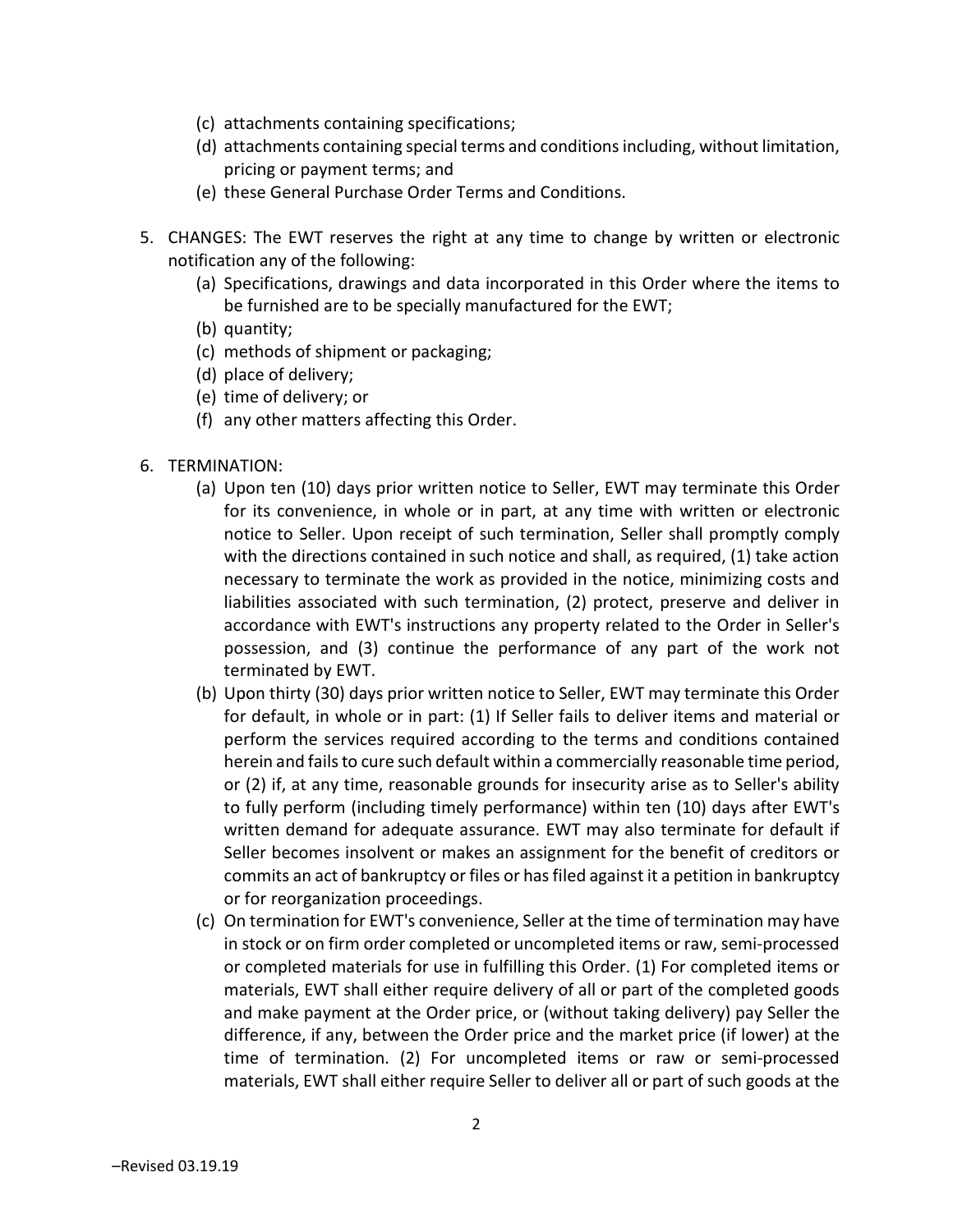portion of the Order price representing the stage of completion, or (without taking delivery) pay Seller for such goods which are properly allocable to this Order a portion of the Order price representing the stage of completion, reduced by the higher of the market or scrap value of the goods at that stage of completion. (3) For goods which Seller has on firm order, EWT may at its option either take an assignment of Seller's right under the Order or pay the cost, if any, of settling or discharging Seller's obligation under the Order. (4) In all cases, if EWT elects to not take delivery of materials, Seller shall return all purchased materials to its Sellers. EWT shall have no responsibility to make any payments for materials that are not available for its inspection. If EWT terminates for default, Seller shall be liable for additional costs, if any, for the purchase of such similar goods and services to cover such default. Payments to Seller required by this section 5 shall be the sole and exclusive remedy available to Seller in the event of a termination by EWT.

- (d) EWT's rights and remedies regarding termination under this Order shall not be exclusive and are in addition to any other rights and remedies provided by law or under this Order.
- 7. ASSIGNMENT: Seller may not assign, transfer or subcontract this Order or any right or obligation hereunder without EWT's prior written consent. Any purported assignment, transfer or subcontract shall be void and ineffective. EWT may assign its rights and obligations under these terms to its affiliates or in connection with the sale or transfer of the Seller's business and Seller may grant a security interest in the Agreement and/or assign proceeds of the agreement without Buyer's consent.
- 8. DELIVERY: Unless otherwise stated on this Order, for both domestic and international Orders delivery shall be Delivered at Place INCOTERMS 2010, ("DAP") EWT's designated offices, from Seller location and shipped to EWTs location as EWT may, in its sole discretion, designate DAP. Time is of the essence in the performance of Seller's obligations under this Order. Seller recognizes that EWT utilizes "Just In Time" scheduling and Seller accepts complete responsibility to deliver materials meeting all referenced standards within three (3) business days before the stated material due date. Seller shall furnish sufficient labor and management forces, plant, and equipment and shall work such hours (including night shift, overtime, weekend and holiday work without a premium) as may be required to assure timely delivery. (a) In the event that Seller's overall On Time Delivery performance, as measured monthly by EWT falls below ninetyeight percent (98%) on-time for Products delivered on this Order, Seller agrees to reduce the Purchase Order unit price by five (5%) percent per occurrence. A delivery is considered late, when it is received at EWT or EWT's customer after the expressed Need-By-Date (i.e. Dock Date) on the issued Purchase Order.
- 9. LIQUIDATED DAMAGES: If the Seller fails to deliver the Equipment by the scheduled Delivery Date, the Seller materially breaches its obligations under the Order, and the Seller shall pay to the EWT an amount equal to the predetermined damage calculation as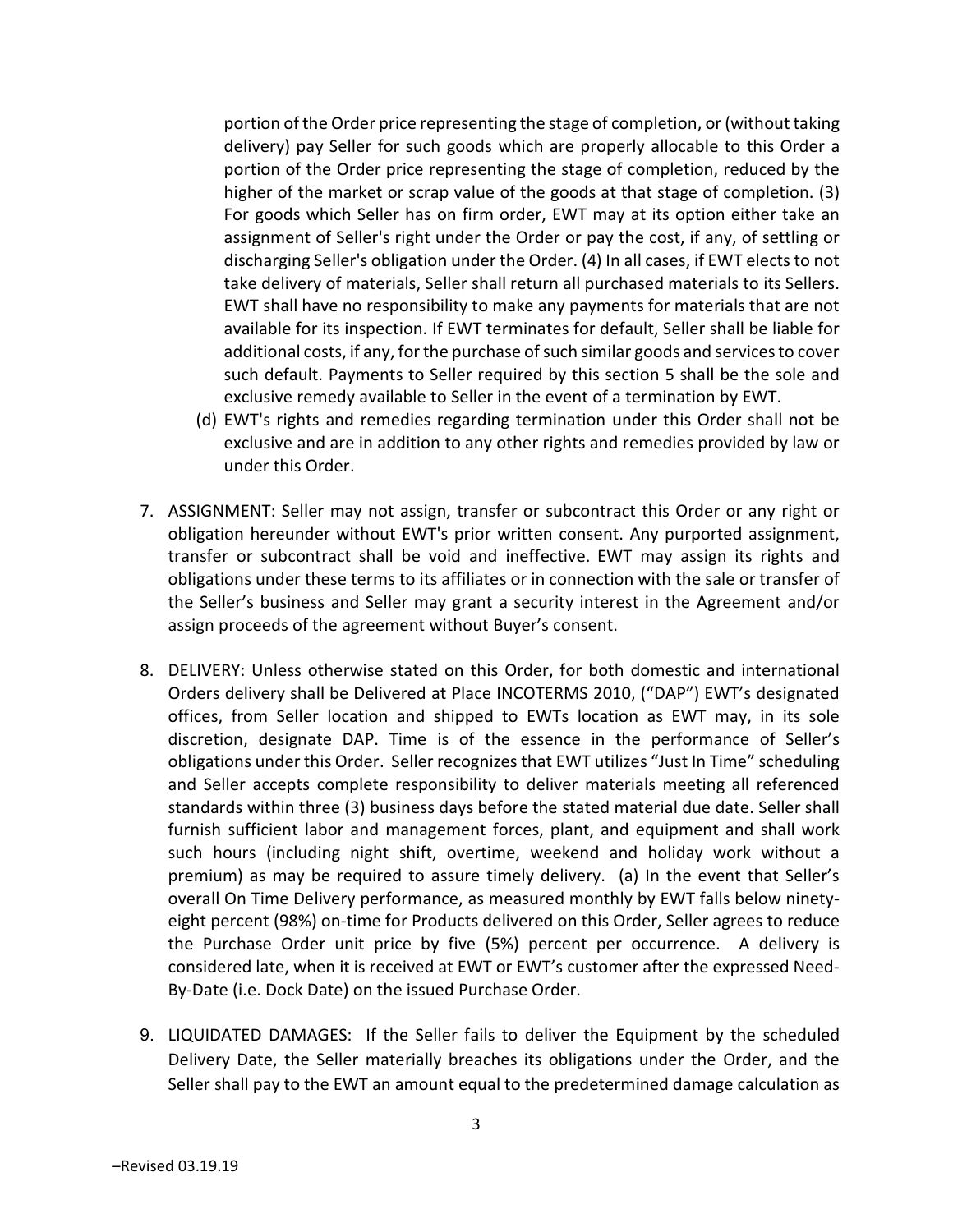provided in the Order, and agreed to by the parties ("Liquidated Damages"). The parties intend that the Liquidated Damages constitute compensation for late delivery, and not a penalty. The parties acknowledge and agree that the EWT's harm caused by a Seller's late delivery would be impossible or very difficult to accurately estimate, and that the Liquidated Damages are a reasonable estimate of the anticipated or actual harm that might arise from Seller's late delivery. The Seller's payment of the Liquidated Damages is the Seller's sole liability for late delivery and entire obligation and the Customer's exclusive remedy for any Seller's late delivery. Nothing in this provision shall limit Supplier's obligation to pay NAR fees or any other fees pursuant to this Order.

- 10. TRANSPORTATION: Unless otherwise agreed, Seller must comply with EWT's freight program using any freight forwarder designated by EWT in this Order or identified by EWT after submission of this Order but before delivery. Seller shall be liable for all excess shipping or demurrage charges resulting from failure to ship and route as instructed, including shipping prior to date required. Seller's obligations under this Order are not severable if delivery or performance occurs in installments. EWT is not obliged to accept shipments sent C.O.D. without its consent and may return them at Seller's risk and cost.
- 11. PACKAGING, PACKING LISTS AND BILLS OF LADING: Seller shall be responsible for proper packaging, loading and tie-down to prevent damage during transportation. No additional charges shall be made for packing, crating or cartage unless stated on the front of this Order. Seller must bill all returnable containers on a separate memo invoice, and return transportation charges will be collect and for Seller's account. Each shipment must be accompanied by a packing list and a commercial invoice completed in accordance with US Customs requirements and EWT's weight and/or count will be accepted as final and conclusive on all shipments not accompanied by such packing list.
- 12. EXCUSABLE DELAY/FORCE MAJEURE: No Party is liable for any failure to perform its obligations under this Order if such performance has been delayed, interfered with or prevented by an event of Force Majeure. As used in this Section, "Force Majeure" means any circumstances whatsoever which are not within the reasonable control of the Party affected thereby, including without limitation an act of God, war, insurrection, riot, fire, explosion, flood, embargo, order or act of civil or military authority, legislation, regulation or administrative rules. The Party who declares Force Majeure will give prompt notice to the other Party of such declaration. If the performance of any obligation has been delayed, interfered with or prevented by an event of Force Majeure, then the Party affected by such event will take such actions as are reasonably available to remove the event of Force Majeure or to mitigate the effect of such occurrence. If an event of Force Majeure occurs, the obligations of the Parties under this Order will be suspended during, but not longer than, the continuance of the event of Force Majeure. If such event (alone or extended by another event of Force Majeure) continues so that the obligations of the Parties remain suspended for a period of twenty (20) continuous days and, at the end of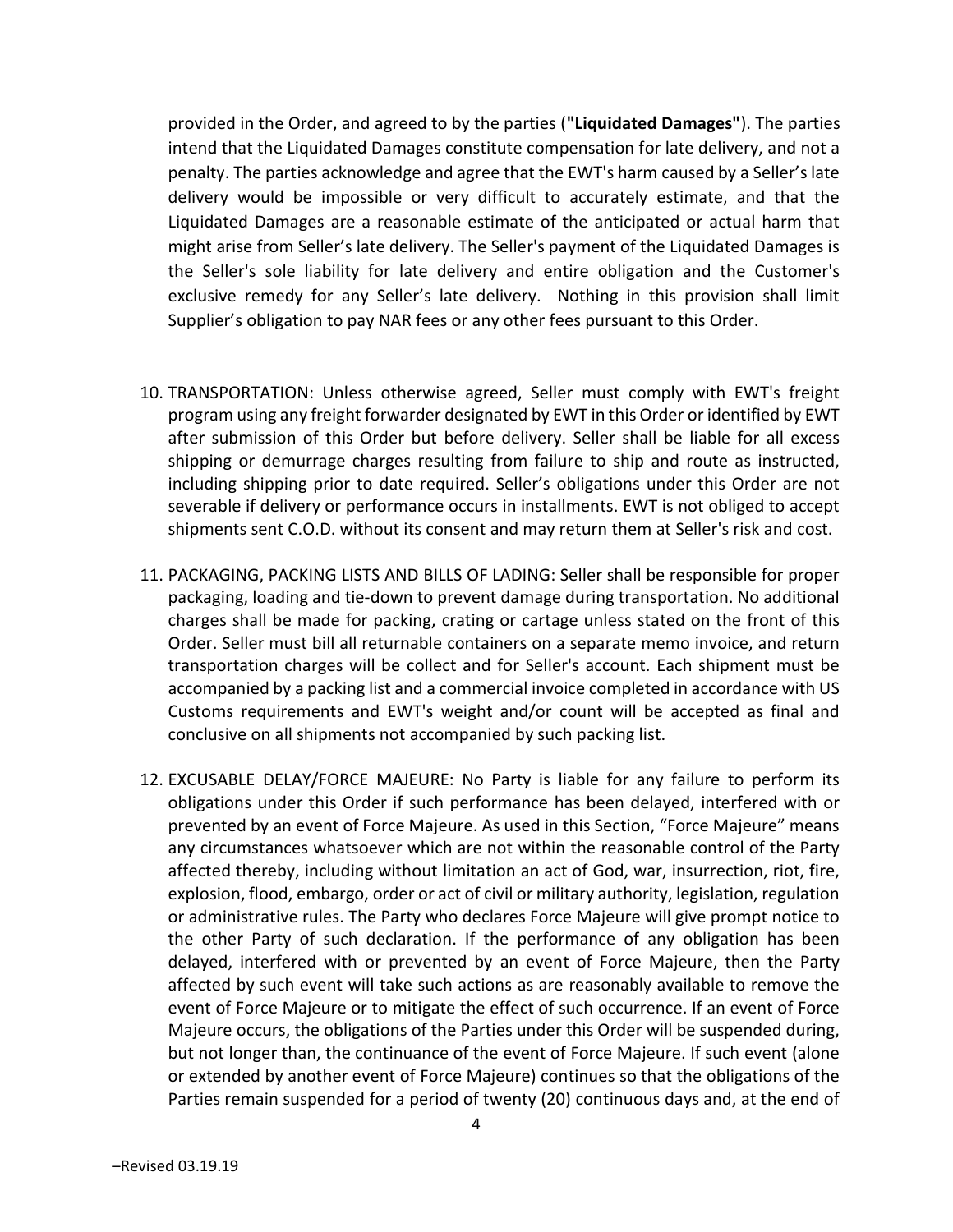such period or at any time thereafter during which such suspension continues uninterrupted, any Party, in the exercise of reasonable judgment, concludes that there is no likelihood that the event of Force Majeure will be removed in the immediate future, then any Party may terminate this Order without liability to any other Party by giving to the other five (5) days' written notice of its intention to terminate.

- 13. TAXES: If the goods furnished under this Order are for resale (as indicated on the front of this Order), EWT will pay any sales or use taxes imposed on such goods after delivery. Seller will pay all other taxes and duties imposed before acceptance or delivery to the destination point, whichever is later.
- 14. QUALITY AND INSPECTION: Seller understands that EWT utilizes "Just In Time" scheduling which requires that all materials be delivered defect free and that EWT may place the materials directly into production without further inspection. Seller shall perform any inspections required to ensure that no defective material is received by EWT. Seller also assumes all costs for loss or damage to EWT and indemnifies EWT against loss for claims of products liability resulting from delivery by Seller of nonconforming materials to EWT:
	- (a) Materials delivered hereunder shall meet or exceed all applicable API, ANSI, SAE, AST, NFPA, ASME, ASTM, UL and other industry or trade association standards, EWT specifications and quality standards and the Seller's own internal quality standards and shall be merchantable and fit for their intended use. It shall be Seller's responsibility to identify any conflicts between any such standards and/or specifications and bring those to the attention of EWT in writing. All goods furnished hereunder will be subject to EWT's final inspection and approval, irrespective of payment date.
	- (b) EWT's performance of any inspection does not release Seller from any of its duties under this Order nor does it waive any of EWT's rights or constitute an acceptance. EWT may reject goods not in accordance with the instructions, specifications, drawings, data or Seller's express or implied warranties ("Non-Conforming Goods") or may accept some and reject other Non-Conforming Goods at its option. EWT reserves the right to source inspect goods to be supplied; however, any election to not source inspect shall not be deemed a waiver of Seller's right of inspection or as acceptance. EWT may return rejected goods to Seller at Seller's expense and EWT shall have no further obligation for such goods or EWT may retain rejected goods and Seller shall pay EWT its damages due to them. Payment for any goods shall not be deemed acceptance and in no event shall EWT incur any liability to pay for rejected goods.
		- i. EWT shall have a reasonable time (in no event less than ten (10) days from receipt) to submit claims relating to count, weight, quantity of, or loss or damage to, delivered goods. EWT will calculate damages on claims and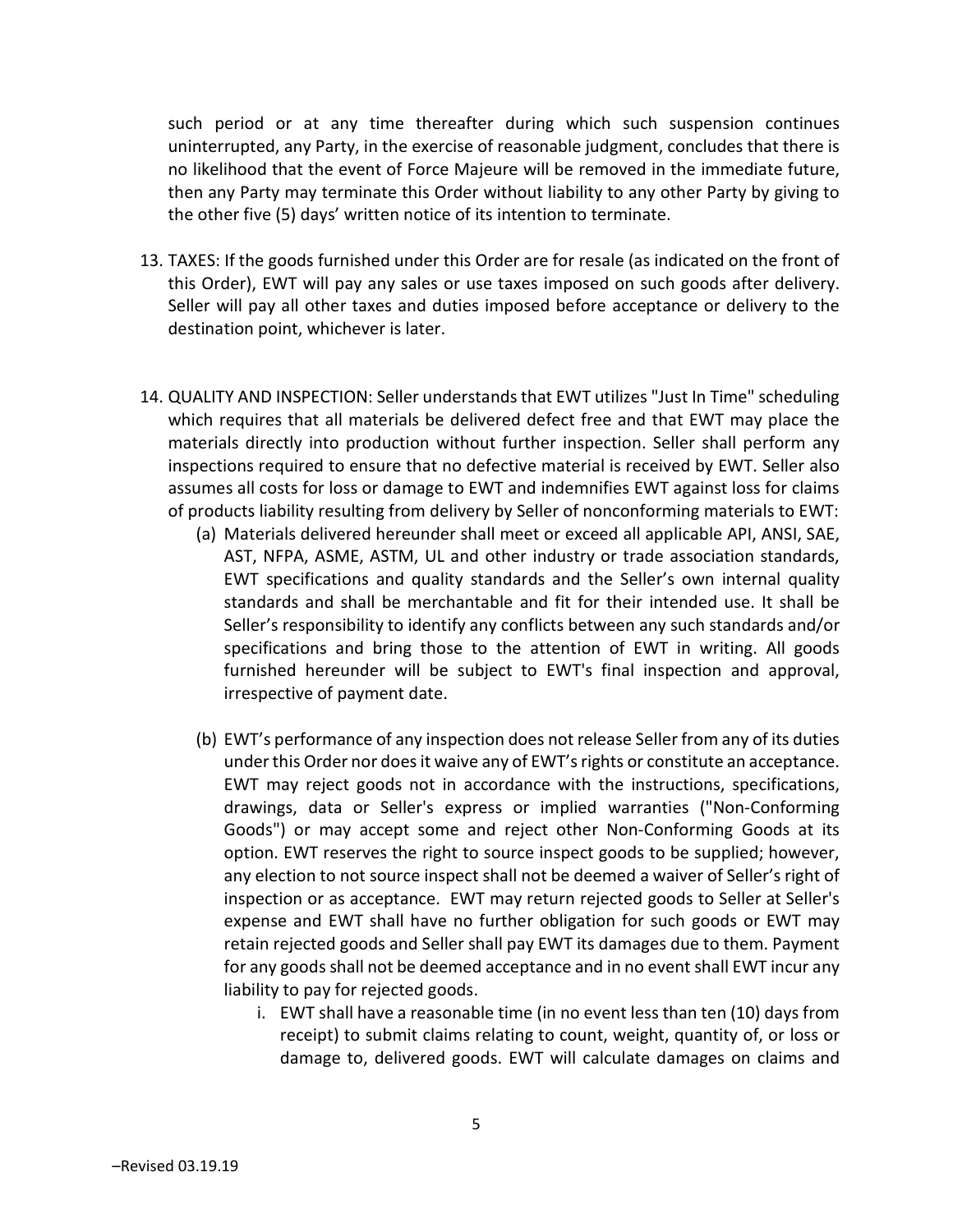deduct the amount from Seller's invoice. If the invoice was previously paid, Seller will reimburse the amount of damages to EWT.

ii. Seller shall assume responsibility for and will pay any and all loss, cost, damage or expense, including attorney fees, and cost of replacement incurred by EWT attributed to EWT's rejection of Non-Conforming Goods and/or to Seller's untimely delivery.

## 15. NON-CONFORMING GOODS:

If any Product is defective in material, or workmanship or is otherwise not in conformity with the requirements of this Agreement or of any Purchase Order (collectively "Nonconforming Product"), EWT may elect in its sole discretion, prior to acceptance of the Nonconforming Product, to:

- (a) Reject and return the Nonconforming Product, not to be replaced and with a full refund of all costs paid by EWT for the Product (without any deductions by Seller) or,
- (b) Sort, Repair and/or Rework the Nonconforming Product and recover EWT's reasonable expenses of repair or,
- (c) Anything to the contrary notwithstanding, Seller shall have no obligation for defects in the Products which result from activities of EWT or from misuse, abuse, negligence, or accident, improper installation, service, or maintenance by EWT or EWT's customer.
- (d) In connection with any defective Products provided to EWT by Seller hereunder, and in addition to any other charges and expenses that might apply, EWT may issue a Non-Conforming Material Report ("NAR") to Seller and charge an NAR fee equal to the greater of \$500 or 25% of the cost of the Product not to exceed 100% of the fair market value of the Products to which the NAR relates.
- 16. SHELF LIFE CONTROL: With respect to each delivery of materials or products that have a limited or specified shelf life or similar life specification, the Seller shall furnish data that shows:
	- (a) the cure or manufacture date or moisture exposure;
	- (b) expiration date or shelf life;
	- (c) lot or batch number, and when applicable any special handling or storage requirements. Unless otherwise specified by contract, for all shelf life limited materials or products delivered to ISC, the remaining shelf life must be a minimum of 90% of the total shelf life for the material.
- 17. WARRANTIES: By accepting this Order, Seller warrants that the goods and services furnished will be new and free from defects in design, materials and workmanship, merchantable and in full conformity with EWT's specifications, drawings and data, and Seller's descriptions, promises or samples, and that such goods will be fit for the EWT's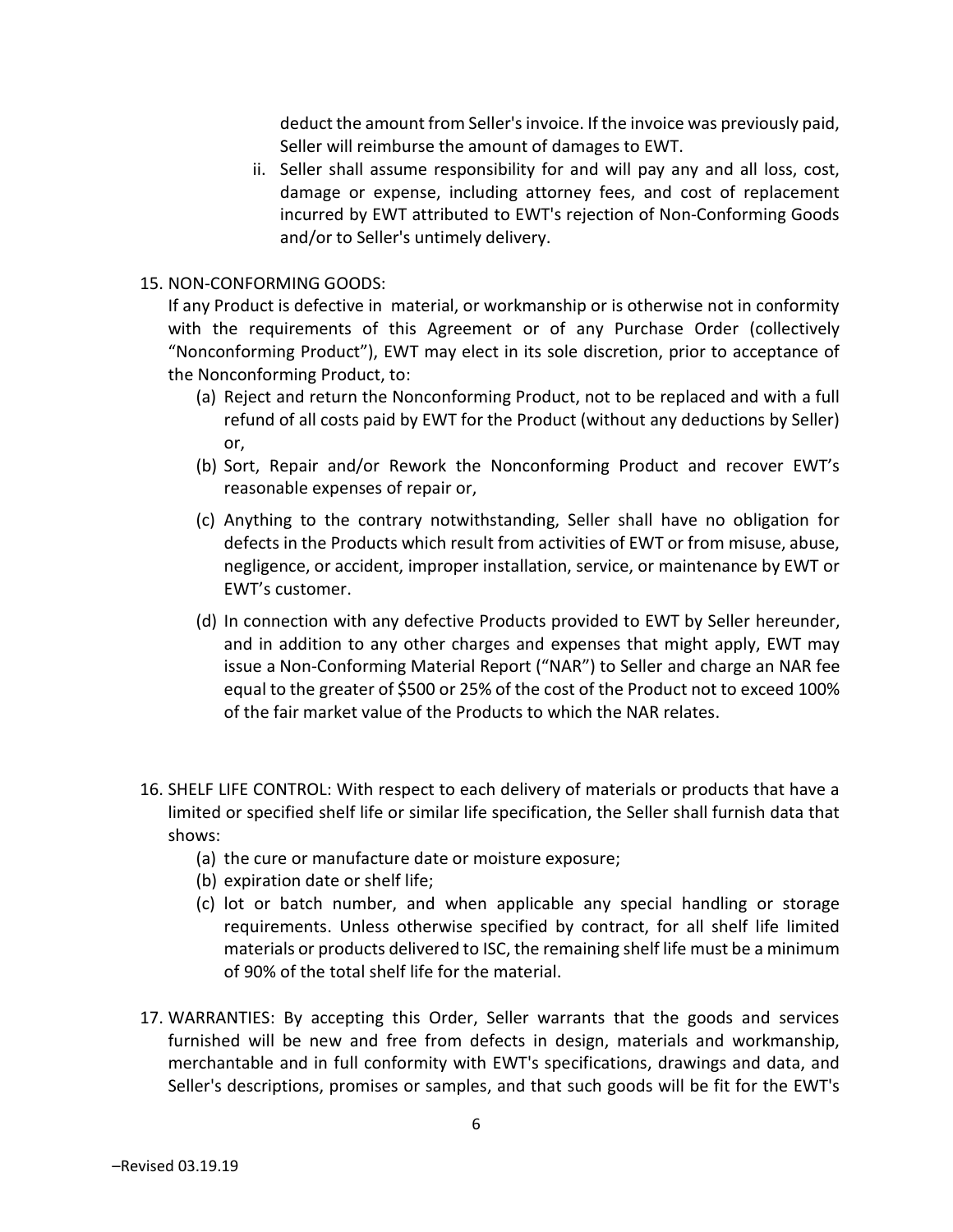intended use, provided Seller has reason to know of such. In cases where Seller does not understand the intended use of the material, it shall be the Seller's responsibility to learn all that is necessary about the intended use in order to recommend and ensure proper application of the materials by EWT. Seller further warrants the goods and services will conform to any applicable national, state, provincial or local statutory or regulatory requirements and that they do not infringe upon the patent or any other intellectual property right of any third party. Seller will convey good title to the goods, free and clear from all liens, claims and encumbrances. Seller, without cost to EWT, shall promptly do all things necessary to correct any breach of the above warranties in a manner satisfactory to EWT. If Seller is unable or refuses to repair or replace the non-conforming or damaged goods or services as EWT may require, EWT may contract or otherwise repair or replace such defective goods and back-charge Seller for the excess cost. This warranty shall survive acceptance of the items and is in addition to any warranties of additional scope given to EWT by Seller. No statutory or implied warranties by the Seller are excluded or disclaimed. Seller agrees that EWT shall have the option to assign Seller's warranty to a third party. EWT agrees that the nature and extent of Seller's warranty obligations under this Order shall not be changed under any such assignment.

- 18. INDEMNITY: The Seller will defend, indemnify and hold harmless EWT and its respective officers, employees, agents, subcontractors and customers (each an "Indemnified Party") against all third party claims arising out of or resulting in any way from (i) any defect in the Products, including, without limitation, Claims for personal injury (including death) and property damage resulting from such defect, (ii) any breach of any warranty or other term of this Agreement or any Order, (iii) the presence of Seller's agents, representatives, employees or subcontractors on EWT's or EWT's customer's premises or (iv) any tortious act or omission of Seller, its agents, representatives, employees or subcontractors. Seller will conduct the defense of a Claim diligently and with counsel reasonably satisfactory to the Indemnified Party, and will not consent to the entry of a judgment or enter into any settlement with respect to the Claim without the prior written consent of the Indemnified Party (not to be withheld unreasonably). If Seller fails to conduct the defense of the Claim in accordance with this Article, or if the third party seeks relief other than money damages or settlement of the claim or if an adverse judgment with respect to the Claim would likely establish a precedent, custom or practice materially adverse to the continuing business interests of the Indemnified Party, then the Indemnified Party may elect to defend itself and Seller will reimburse the Indemnified Party promptly and periodically for the costs of its defending against such Claim (including reasonable attorneys' fees and costs).
- 19. INTELLECTUAL PROPERTY INDEMNITY: Seller shall, at its sole expense, defend any suit or proceeding brought against EWT, its successors and assigns, based on any claim that any goods or any component part or services delivered or furnished hereunder infringes or violates in any manner any intellectual property right of any third party, including any US or foreign letters patent or trademark or copyright. EWT agrees to notify Seller in writing or electronically of any such claim and to provide such assistance, at Seller's expense, as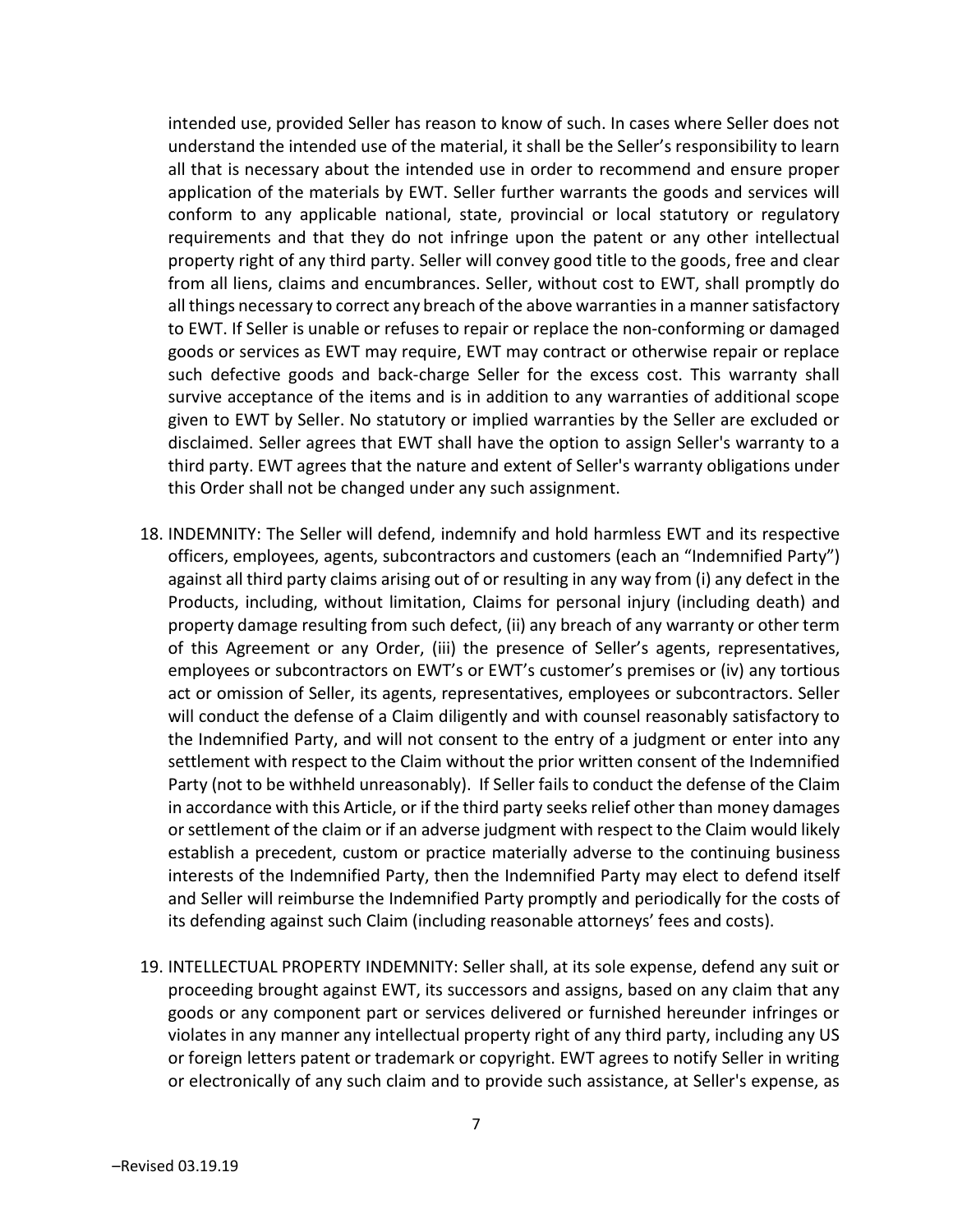may be reasonably required in defending the suit or proceeding. Seller shall pay all damages, costs and attorney fees awarded in any suit or proceeding. If the goods or any component part or service furnished hereunder are held to infringe and their use is enjoined, Seller shall, at its option and its own expense, (a) procure for EWT and its successors and assigns, the right to continue using the goods/part/service, (b) replace them with substantially equivalent non-infringing goods/part/service acceptable to EWT, or (c) modify them so they become non-infringing with substantially equivalent performance acceptable to EWT. Absent (a), (b), or (c), EWT reserves its rights at law and in equity, and at its option may return the infringing goods/part/service to Seller at Seller's expense and Seller promptly shall refund the purchase price to EWT.

- 20. REMEDIES: Unless expressly indicated otherwise, any right or remedy of EWT set forth in this Agreement or Order shall not be exclusive, and, in addition thereto, EWT shall have all rights and remedies under applicable law, including, without limitation, injunctive and/or equitable relief. Without limiting the generality of the foregoing, the parties agree that, whether as a result of breach of contract, warranty, tort (including negligence or patent infringement) or otherwise, Seller shall be liable for any special, consequential, incidental, indirect or exemplary damages relating to the Products, including, but not limited to, contractual liability of EWT to its customers, liability for property damage or personal injury, loss of profit or revenue, loss of use of the Products or any associated equipment, cost of capital, cost of substitute goods, facilities, services or replacement power, downtime costs or claims of EWT's customers or other third parties for such damages.
- 21. INSURANCE: Seller shall procure and maintain with respect to the subject matter of this Order, insurance coverage as is legally required and customary in Seller's industry and in amounts that a commercially prudent business person in Seller's industry would maintain, shall name EWT as an additional insured, and Seller shall, prior to the commencement of work under this Order, provide evidence thereof. Such insurance shall include, without limitation, Workers' Compensation insurance under applicable law for the location in which the Services are performed or Goods are manufactured, Longshoreman's and Harbor Workers Compensation coverage, comprehensive automobile liability coverage, and public or general liability and property damage with adequate limits to cover Seller's liability arising directly or indirectly for work performed under the terms of this Order.
- 22. RISK OF LOSS: Risk of loss of all goods shall remain in Seller until receipt of the goods pursuant to the delivery terms.
- 23. TITLE: Title shall pass to EWT upon EWT's acceptance of goods pursuant to the delivery terms. If EWT makes progress payments, title to the goods shall be transferred to the EWT as payments are made, and in the same proportions as the cumulative payments bear to the Order price. Seller shall also identify such goods as the property of EWT, unless EWT waives identification. Notwithstanding restrictive legends to the contrary, title to plans,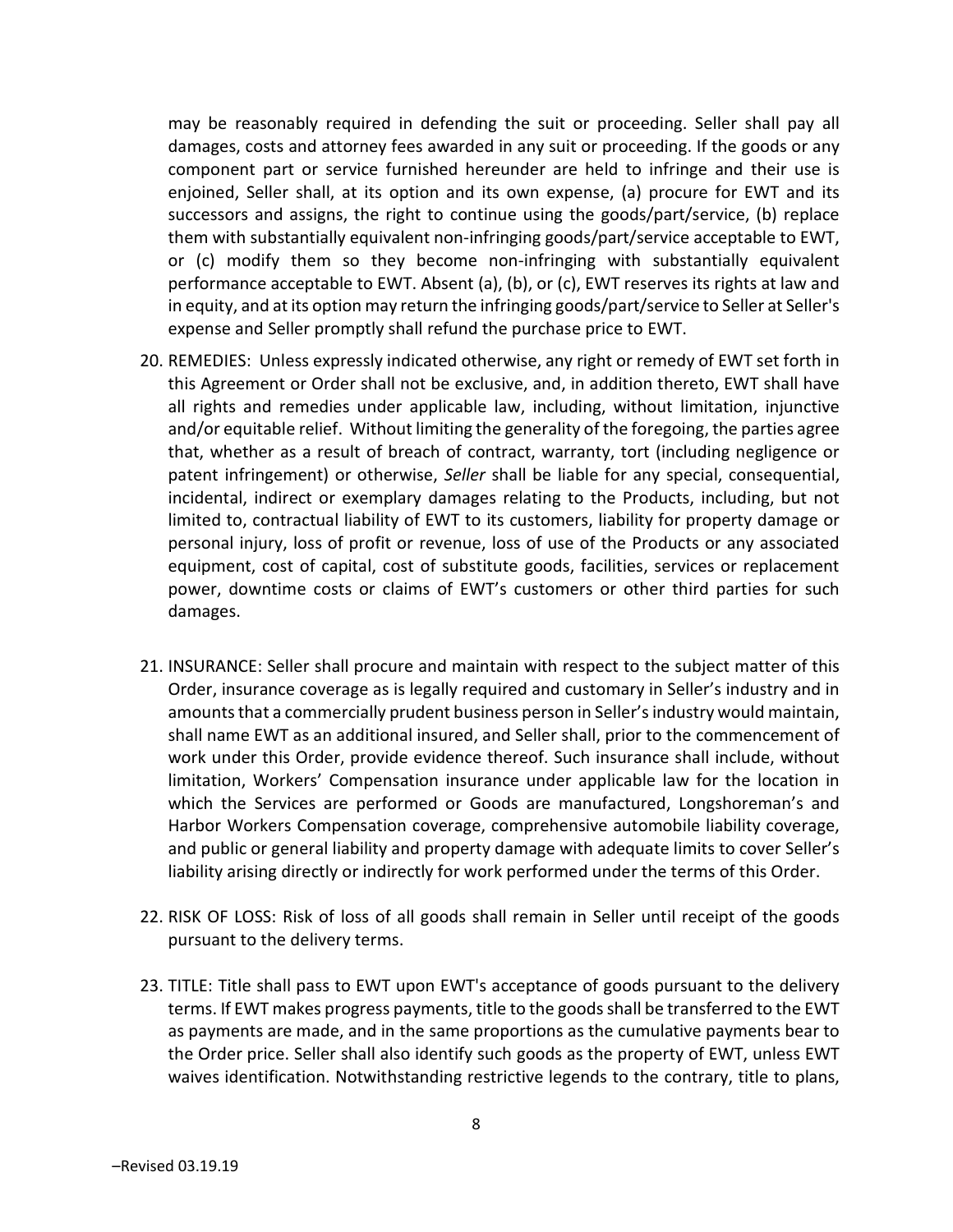drawings and specifications for goods shall be vested and remain with EWT and may be used by EWT for any purpose.

- 24. NONDISCLOSURES: If EWT discloses or grants Seller access to any research, development, technical, economic or other business information or "know-how" of a confidential nature, whether reduced to writing or not, Seller agrees, as a condition of receiving such information or "know-how," that Seller will not use or disclose any such information to any other person at any time, except as may be necessary in the performance of this Order, without EWT's written consent. Seller shall use such information only to perform this Order. Notwithstanding the foregoing, EWT shall bear no responsibility for errors or omissions in EWT's information.
- 25. RELEASE OF INFORMATION/PUBLICITY: Seller shall not make any announcement, take or release any photographs (except for its internal operation purposes for the manufacture and assembly of the goods), or release any information concerning this Order or any part thereof or with respect to its business relationship with EWT, to any third party, member of the public, press, business entity, or any official body except as required by applicable law, rule, injunction or administrative order without EWT's prior written consent.
- 26. PROPERTY FURNISHED TO SELLER BY EWT: All special dies, molds, patterns, jigs, fixtures, component parts and any other property which EWT furnished to Seller or specifically pays for, for use in the performance of this Order, shall be and remain EWT's property, shall be subject to removal upon EWT's instruction, shall be for EWT's exclusive use, shall be held at Seller's risk, and shall be kept insured by Seller and at Seller's expense while in its custody or control in an amount equal to the replacement cost, with loss payable to EWT. Seller will furnish copies of policies or certificates of insurance on EWT's demand. Seller will not create or allow to arise any lien, claim or encumbrance by any third party against property furnished or owned, including through progress payments made, by EWT. Seller shall execute UCC-1 forms and a separate security agreement, as required by EWT, identifying EWT's security interests in such property.
- 27. ORDER INCONSISTENCIES AND CONFLICT RESOLUTION: It is Seller's responsibility to comply with these and all referenced documents and to clarify with EWT any inconsistencies or conflicts in any parts of this Order, such as these provisions contained in this document, additional terms and conditions, general specifications, detailed specifications, etc. Should Seller fail to contact EWT to resolve these conflicts or inconsistencies, Seller will be solely responsible for errors resulting from conflicts or inconsistencies. Where documents are referenced, the version in effect at the time of order placement shall apply.
- 28. EQUAL EMPLOYMENT OPPORTUNITY: This contractor and subcontractor shall abide by the requirements of 41 CFR 60-1.4(a), 60-300.5(a) and 60-741.5(a). These regulations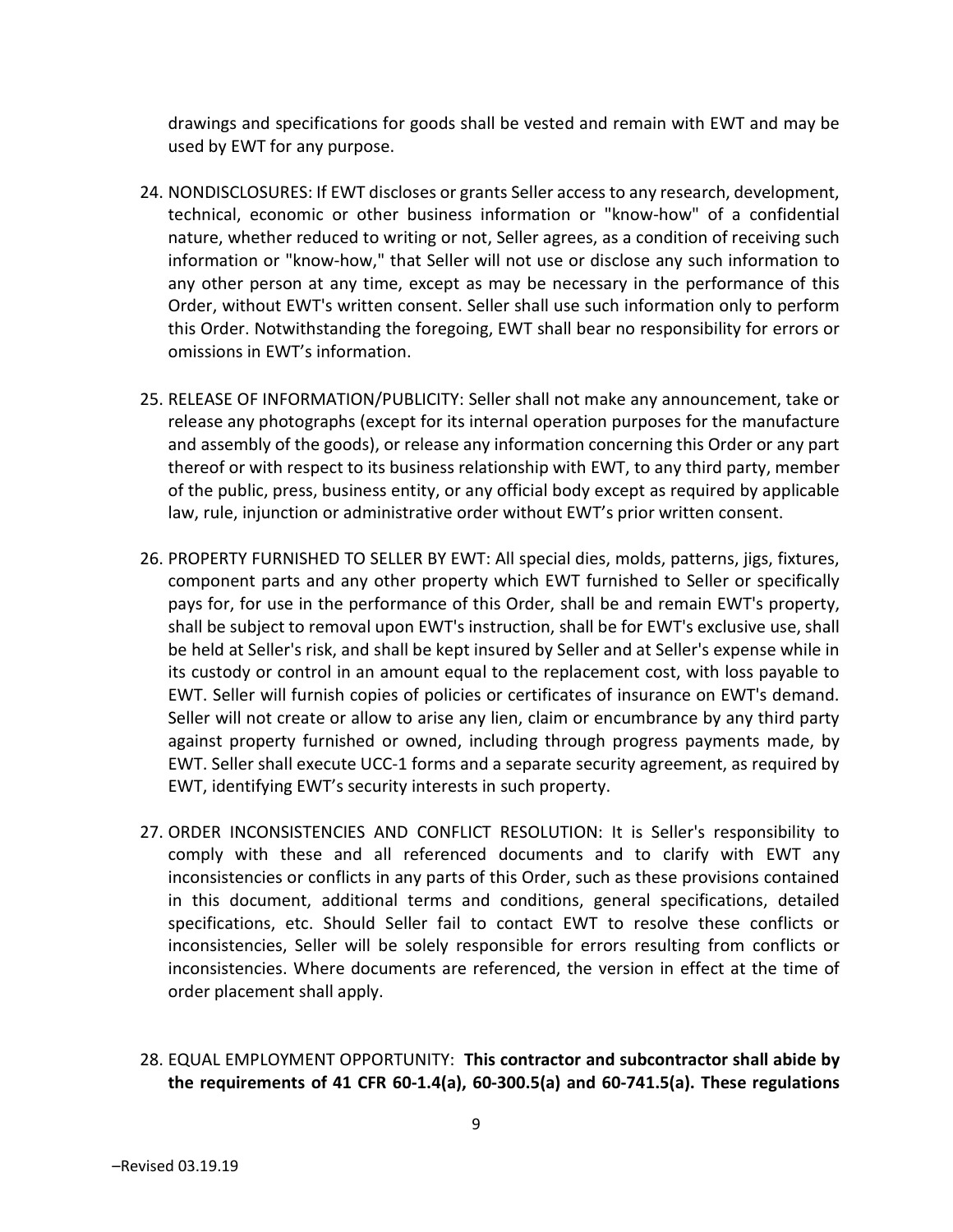prohibit discrimination against qualified individuals based on their status as protected veterans or individuals with disabilities, and prohibit discrimination against all individuals based on their race, color, religion, sex, sexual orientation, gender identity or national origin. Moreover, these regulations require that covered prime contractors and subcontractors take affirmative action to employ and advance in employment individuals without regard to race, color, religion, sex, sexual orientation, gender identity, national origin, disability or veteran status.

- (a) Seller will not discriminate against any employee or applicant for employment because of race, color, religion, sex or national origin. Seller will take affirmative action to ensure that applicants are employed, and that employees are treated during employment, without regard to their race, color religion, sex or national origin. Such action shall include, but not be limited to, the following: employment, upgrading, demotion or transfer, recruitment or recruitment advertising; layoff or termination; rates of pay or other forms of compensation; and selection for training, including apprenticeship. Seller agrees to post in conspicuous places, available to employees and applicants of employment, notices to be provided by the contracting officer, setting forth the provisions of this nondiscrimination clause.
- (b) Seller will, in all solicitations or advertisements for employees placed by or on behalf of Seller, state that all qualified applicants will receive consideration for employment without regard to race, color, religion, sex or national origin.
- (c) Seller will send to each labor union or representative of workers with which it has a collective bargaining agreement or other contract or understanding, a notice to be provided by the agency contracting officer, advising the labor union or workers' representatives of the Seller's commitments under Section 202 of Executive Order No. 11246 of September 24, 1965, and shall post copies of the notice in conspicuous places available to employees and applicants for employment.
- (d) Seller will comply with all provisions of Executive Order No. 11246 of September 24, 1965, and of all the rules, regulations and relevant orders of the Secretary of Labor.
- (e) Seller will furnish all information and reports required by Executive Order No. 11246 of September 24, 1965, and by the rules, regulations and orders of the Secretary of Labor, or pursuant thereto, and will permit access to his books, records and accounts by the contracting agency and the Secretary of Labor for purposes of investigation to ascertain compliance with such rules, regulations and orders.
- (f) In the event of Seller's noncompliance with the nondiscrimination clauses of this Order or with any of such rules, regulations or orders, this Order may be canceled, terminated, or suspended in whole or in part and the Seller may be declared ineligible for further Government contracts in accordance with procedures authorized in Executive Order No. 11246 of September 24, 1965, and such other sanctions may be imposed and remedies invoked as provided in said Executive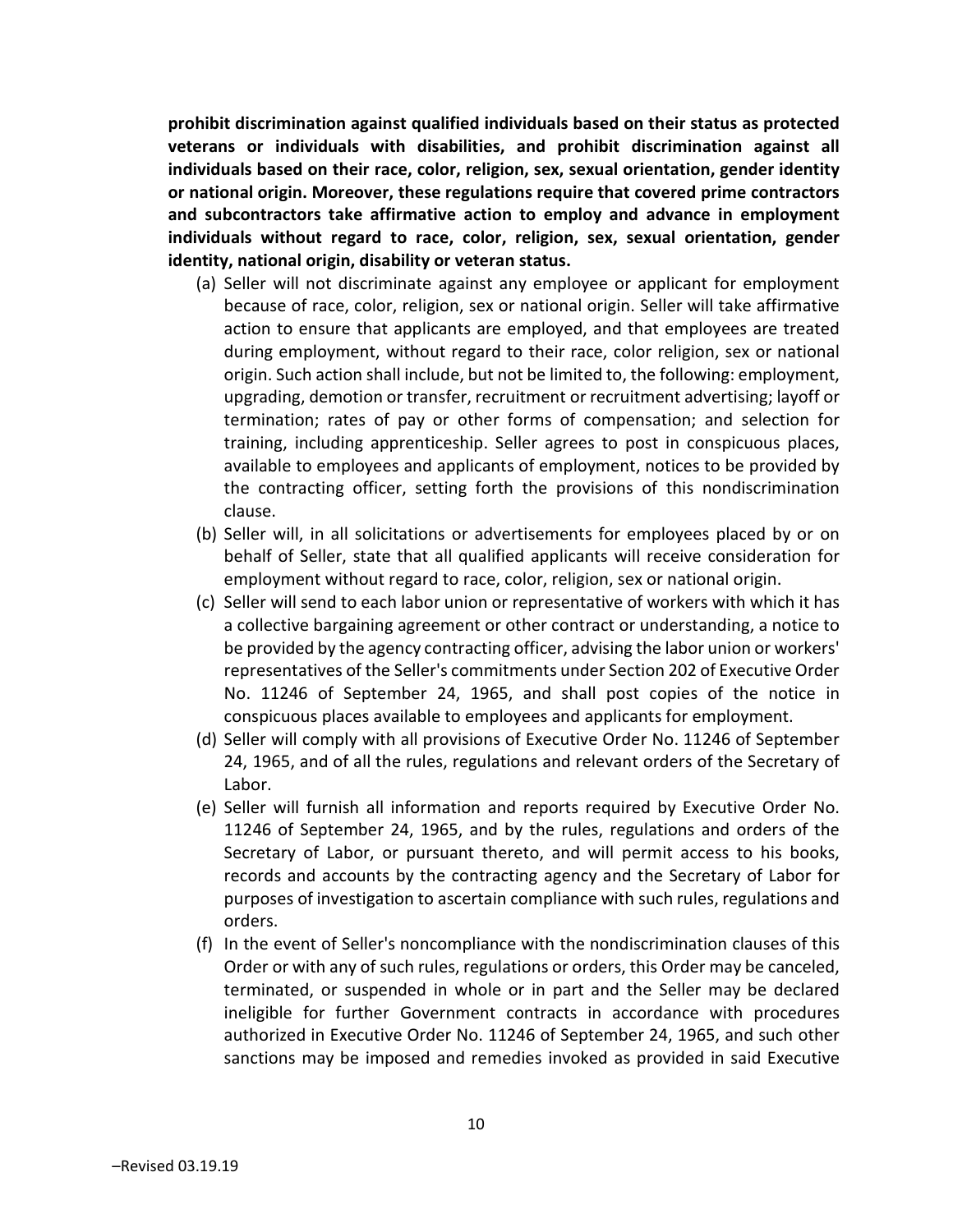Order No. 11246 of September 24, 1965, or by rule, regulation or order of the Secretary of Labor, or as otherwise provided by law.

- (g) Seller will include the provisions of Paragraphs (a) through (h) in every subcontract or purchase order unless exempted by rules, regulations or orders of the Secretary of Labor issued pursuant to Section 204 of Executive Order No. 11246 of September 24,1965, so that such provisions will be binding upon each subcontractor or vendor. Seller will take such action with respect to any subcontract or purchase order as the contracting agency may direct as a means of enforcing such provisions, including sanctions for noncompliance; provided, however, that in the event Seller becomes involved in, or is threatened with litigation with a subcontractor or vendor as a result of such direction by the contracting agency, the Seller may request the United States to enter into such litigation to protect the interest of the United States.
- 29. NOTICE OF EMPLOYEE RIGHTS UNDER FEDERAL LABOR LAWS: Seller shall comply with Executive Order 13496 and with all relevant rules, regulations and orders pertaining thereto, to the extent applicable. The employee notice clause and all other provisions of 29 C.F.R. Part 471, Appendix A to Subpart A, are hereby incorporated by reference.
- 30. EXPORT COMPLIANCE: Seller warrants that it is and will remain in compliance with all export and re-export requirements of the United States of America, including, but not limited to the Export Administration Act, the Arms Export Control Act and the Trading with the Enemy Act, and any regulations, orders and/or licenses issued under those Acts (collectively the "Export Laws"). Seller additionally warrants that it and its affiliates have not been, and are not currently debarred, suspended, prohibited or impaired from exporting, re-exporting, receiving, purchasing, procuring, or otherwise obtaining any product, commodity, or technical data regulated by any agency of the government of the United States. In particular, Seller hereby gives assurance that unless Seller provides prior written notice and is granted prior authorization as required by the Export Laws, Seller will not knowingly export, re-export, directly or indirectly, any products, goods or any technical data transferred by EWT to Seller to any destination or person or entity or for any particular use in violation of the Export Laws. Seller shall be responsible for obtaining any license or other authorization required under the Export Laws. Among other things, Seller shall ensure that all personnel, agents, freight forwarders and other vendors working for Seller to carry out its obligations under this Order are reputable, understand Seller's and their obligations under applicable Export Laws, and are not on any U.S. government or other government authority's list of persons or entities whose export privileges have been denied or limited. Seller agrees that no item, technology, technical data, or software received from EWT is intended to be shipped, either directly or indirectly, to any country, company or person or for any end-use that is prohibited under the Export Laws. Seller agrees to indemnify EWT for any fines, penalties, claims, losses, damages, costs (including legal costs), expenses and liabilities that may arise as a result of Seller's breach of this provision.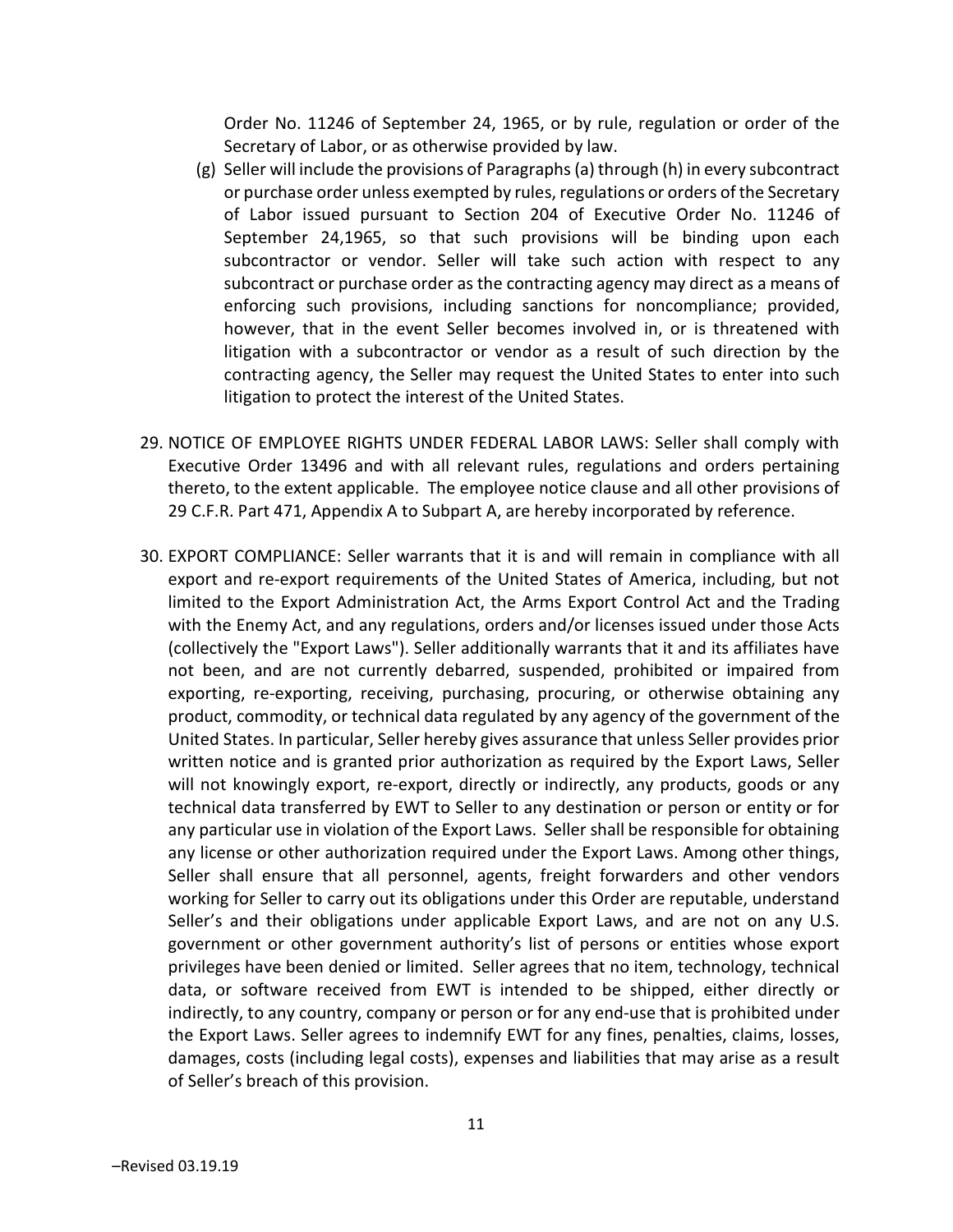- 31. CONFLICT MINERALS: Seller acknowledges that EWT requires true and complete certification as to whether any "Conflicts Minerals" (as such term is defined below) are contained in any item provided by Seller to EWT as a condition of doing business. Accordingly, Seller shall immediately notify EWT in writing in the event any such Conflict Minerals contained in any item provided, or to be provided, by Seller to EWT, such written notice to include, without limitation, a description from Seller's source of such Conflict Minerals of:
	- (a) the facility at which such Conflict Minerals were processed,
	- (b) whether such Conflict Minerals originated in a "Covered Country" (as such term is defined below) and
	- (c) whether such Conflict Minerals came from recycled or scrap sources. In the absence of such express notice, Seller acknowledges and agrees that EWT shall be entitled to rely on such absence of notice as Seller's certification that no Conflicts Minerals are contained in items provided by Seller to EWT. Seller shall notify EWT of any change in the presence (or absence) of Conflicts Minerals in items provided by Seller to EWT. Seller shall obtain and maintain such records and third-party certifications as necessary to substantiate Seller's Conflicts Mineral certification hereunder. EWT shall have the right, from time to time, to request Seller to provide certifications regarding Conflicts Minerals consistent with the certification obligations above and Seller shall cooperate and provide true and complete certifications in a prompt and timely manner. At EWT's request and expense, EWT shall have the right to conduct EWT's (or its designee's) own audit to review and verify for itself Seller's Conflict Minerals certification(s) and Seller's processes and procedures to substantiate such certifications. EWT and its designated audit provider shall be given access to all records and other information necessary to substantiate Seller's Conflicts Mineral certifications as well as information required to understand and review Seller's processes and procedures implemented to make the certifications and determinations necessary to support Seller's Conflicts Mineral certifications hereunder. As used above, the term "Conflict Minerals" shall have the meaning ascribed to it under Section 1502 of the Dodd-Frank Wall Street Reform and Consumer Protection Act (the "Act") or the rules promulgated by the United States Security and Exchange Commission pursuant to the Act and shall include; columbite-tantalite (coltan); cassiterite; gold; wolframite; or their derivatives (namely, tantalum, tin and tungsten), or any other mineral or its derivatives determined by the United States Secretary of State to be financing conflict in a Covered Country. For purposes of this section, a "Covered Country" is the Democratic Republic of the Congo (the "DRC") or an adjoining country, which is a country that shares an internationally recognized border with the DRC. Notwithstanding anything else to the contrary set forth in this Order, Seller acknowledges that any failure or breach of Seller's obligations with respect to Conflicts Mineral certifications shall be good cause for immediate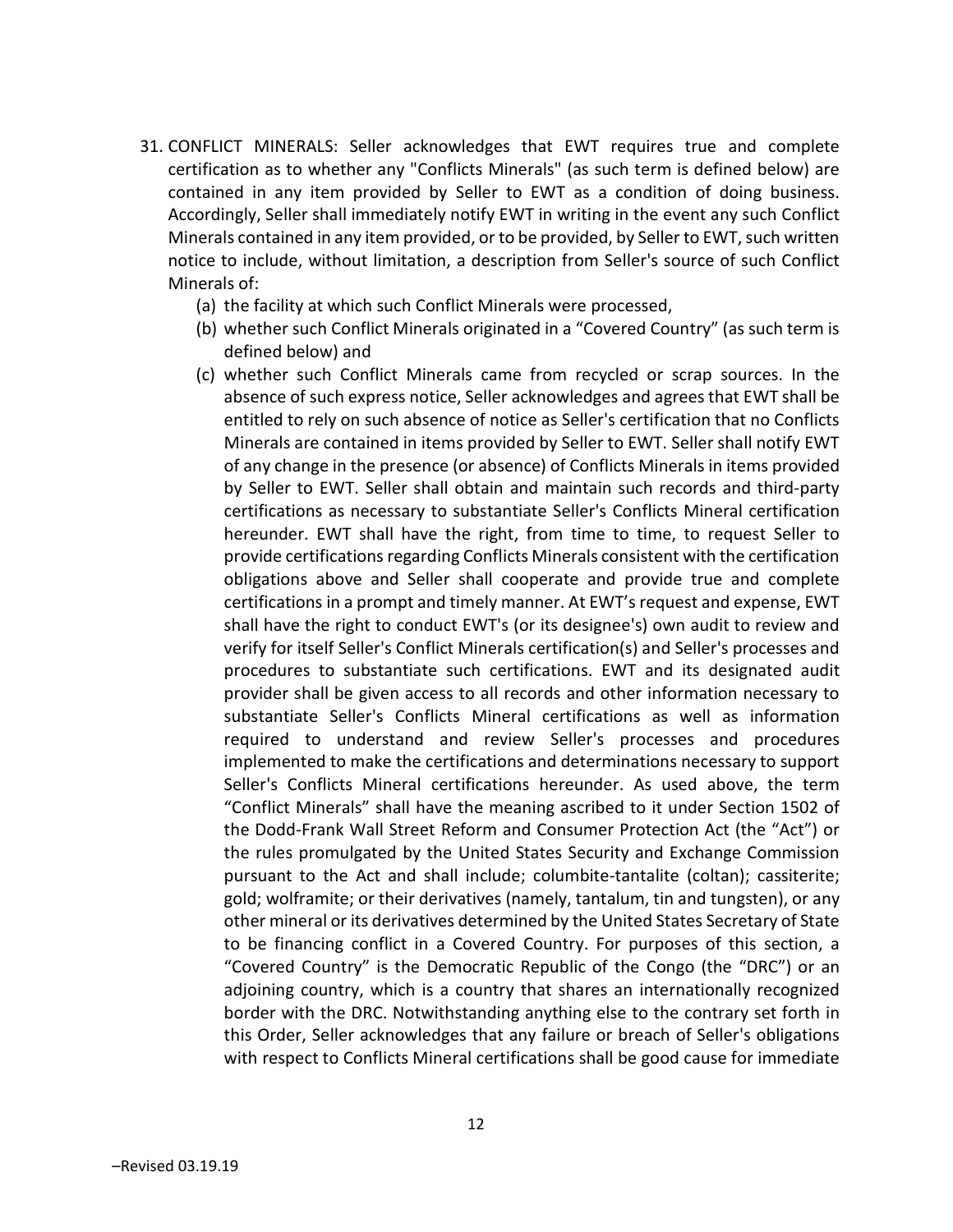termination by EWT without any further obligation by EWT to Seller following such for-cause termination.

- 32. APPLICABLE LAWS: This Order shall be governed by, construed in accordance with, and all disputes governed by the laws of the Commonwealth of Pennsylvania, specifically including the provisions of the Uniform Commercial Code, as adopted by Pennsylvania, and without regard to principles of conflicts of laws or the provisions of the United Nations Convention on Contracts for the International Sale of Goods. Seller submits exclusively to the jurisdiction of the Court of Common Pleas of Allegheny County, Pennsylvania and to the jurisdiction of the United States District Court for the Western District of Pennsylvania for the purposes of any action or proceeding arising out of or relating to this Order or the subject matter hereof. Seller warrants and agrees that it has complied, and will comply, with all applicable Federal, State and local laws, codes, and regulations, including, without limitation, the following: Fair Labor Standards Act of 1938, as amended, the Equal Employment Opportunity Act, the Occupational Safety and Health Act, and the Export Administration Act. If this Order indicates that it is placed pursuant to a U.S. Government contract or subcontract at any tier, Form SI-100-GC (the "the General Purchase Order Addendum for Government Contract Procurements") forms an integral part of this Order and supersedes any conflicting provisions contained in these General Purchase Order Terms and Conditions. If this Order indicates that it is placed pursuant to a U.S. Government contract or subcontract at any tier, this Order shall incorporate any Federal Acquisition Regulation (FAR) clause required. Seller shall inquire which FAR clauses apply, if any, and comply with all applicable FAR clauses. Additionally, Seller shall 'flow down' any required FAR clause in any subcontract or purchase order for commercial items.
- 33. GIFTS/GRATUITIES: Seller and Seller's agents and representatives warrant(s) that each has neither accepted nor provided gratuities of any kind from or to any employee of EWT in connection with the placement of this Order.
- 34. WAIVER: EWT's failure to insist on Seller's strict performance of the terms and conditions of this Order at any time shall not be construed as a waiver by EWT for performance in the future.
- 35. SET-OFF: EWT shall be entitled to set off any amount owing from Seller to EWT or to any of EWT's affiliated companies against any amount payable under this Order.
- 36. BAR CODE SHIPPING LABELS: Upon EWT's request, all shipment containers for Goods and Products to be delivered hereunder shall be labeled in accordance with EWT's Bar code Shipping Label Instructions. Seller shall submit example labels for approval within sixty (60) calendar days of said request.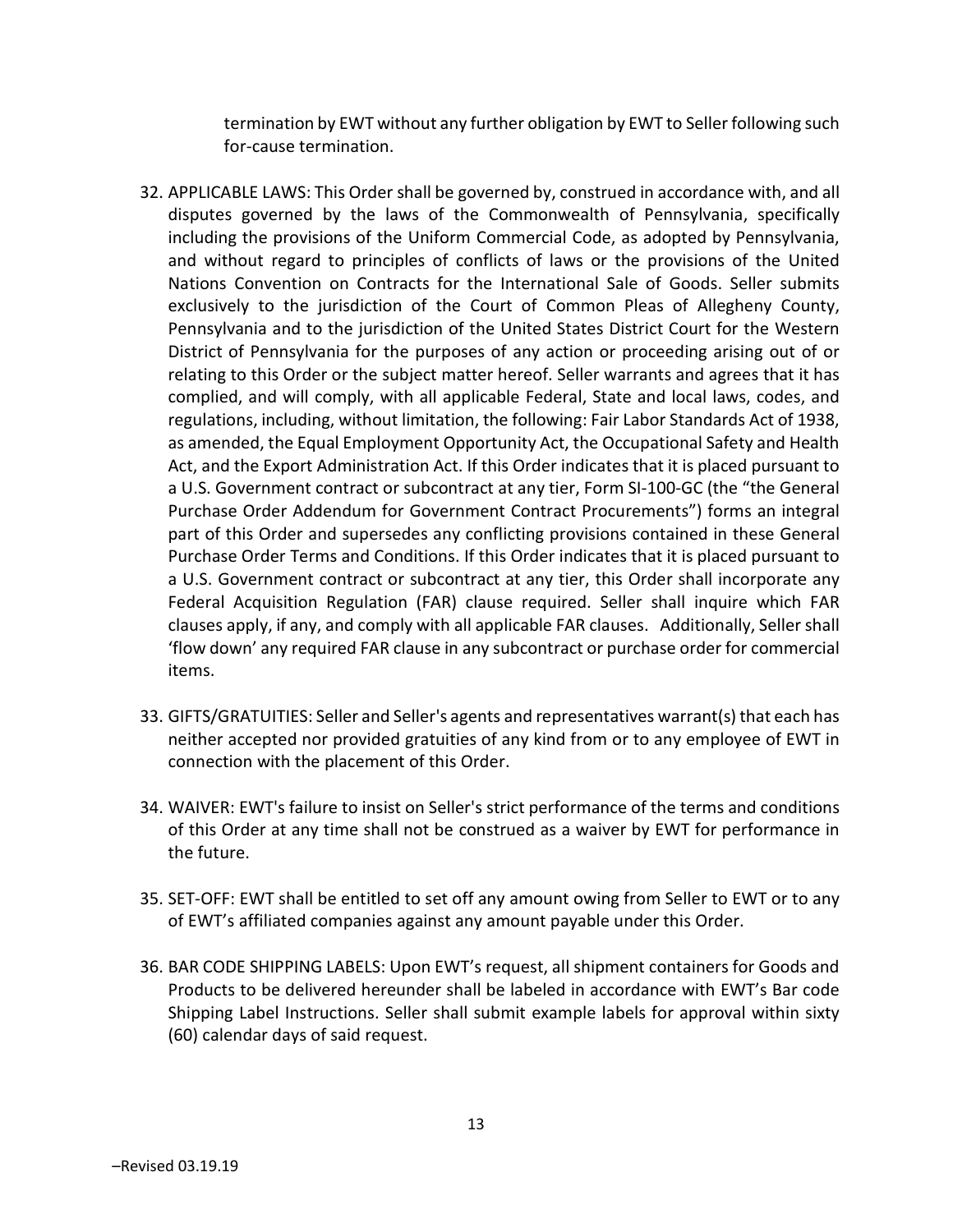- 37. CONSENT TO SUBCONTRACTING: No work contemplated hereunder may be subcontracted, out-sourced or otherwise assigned by Seller without the prior written approval of EWT. By accepting this Order, Seller represents and agrees that it is not now nor will it become a party to any agreement, understanding, course of conduct or other commitment or activity with or to any third party that restricts or limits its ability to sell products and services to EWT or the prices or other terms and conditions by which those products and services may be sold.
- 38. DISPUTES: Neither Party shall be excused from the performance of its obligations under this Agreement during the pendency of any dispute or any consultations, alternative dispute resolution or litigation relating thereto. The Parties recognize that the amicable settlement of disputes is in their mutual best interests. As such, the Parties agree to promptly notify the other Party of any dispute and to engage in good faith consultations to resolve such a dispute. If the parties are unable to resolve the dispute through mediation, then any dispute, claim or controversy arising out of or relating to this Agreement or the breach, termination, enforcement, interpretation or validity thereof, including the determination of the scope or applicability of this agreement to arbitrate, shall be determined by arbitration in Pittsburgh, Pennsylvania before three arbitrators who are lawyers experienced in the discipline that is the subject of the dispute and shall be jointly selected by Seller and EWT. The arbitration shall be administered by JAMS pursuant to its Comprehensive Arbitration Rules and Procedures. The Arbitrators shall issue a reasoned decision of a majority of the arbitrators, which shall be the decision of the panel. Judgment may be entered upon the arbitrators' decision in any court of competent jurisdiction. The substantially prevailing party as determined by the arbitrators shall be reimbursed by the other party for all costs, expenses and charges, including without limitation reasonable attorneys' fees, incurred by the prevailing party in connection with the arbitration. For any order shipped outside of the United States, any dispute shall be referred to and finally determined by the International Center for Dispute Resolution in accordance with the provisions of its International Arbitration Rules, enforceable under the New York Convention (Convention on the Recognition and Enforcement of Foreign Arbitral Awards) and the governing language shall be English.
- 39. SEVERABILITY: Any provision of this Order which is prohibited or unenforceable in any jurisdiction shall, as to such jurisdiction, be ineffective to the extent of such prohibition or unenforceability without invalidating the remaining portions hereof or affecting the validity or enforceability of such provision in any other jurisdiction.
- 40. COMPLETE AGREEMENT: This document and any Master Agreement executed by both parties, and any attachments to this Order containing specifications or special terms and conditions, or any other documents mentioned on the face hereof, constitute the entire agreement between the Parties on this subject. All prior representations, negotiations,